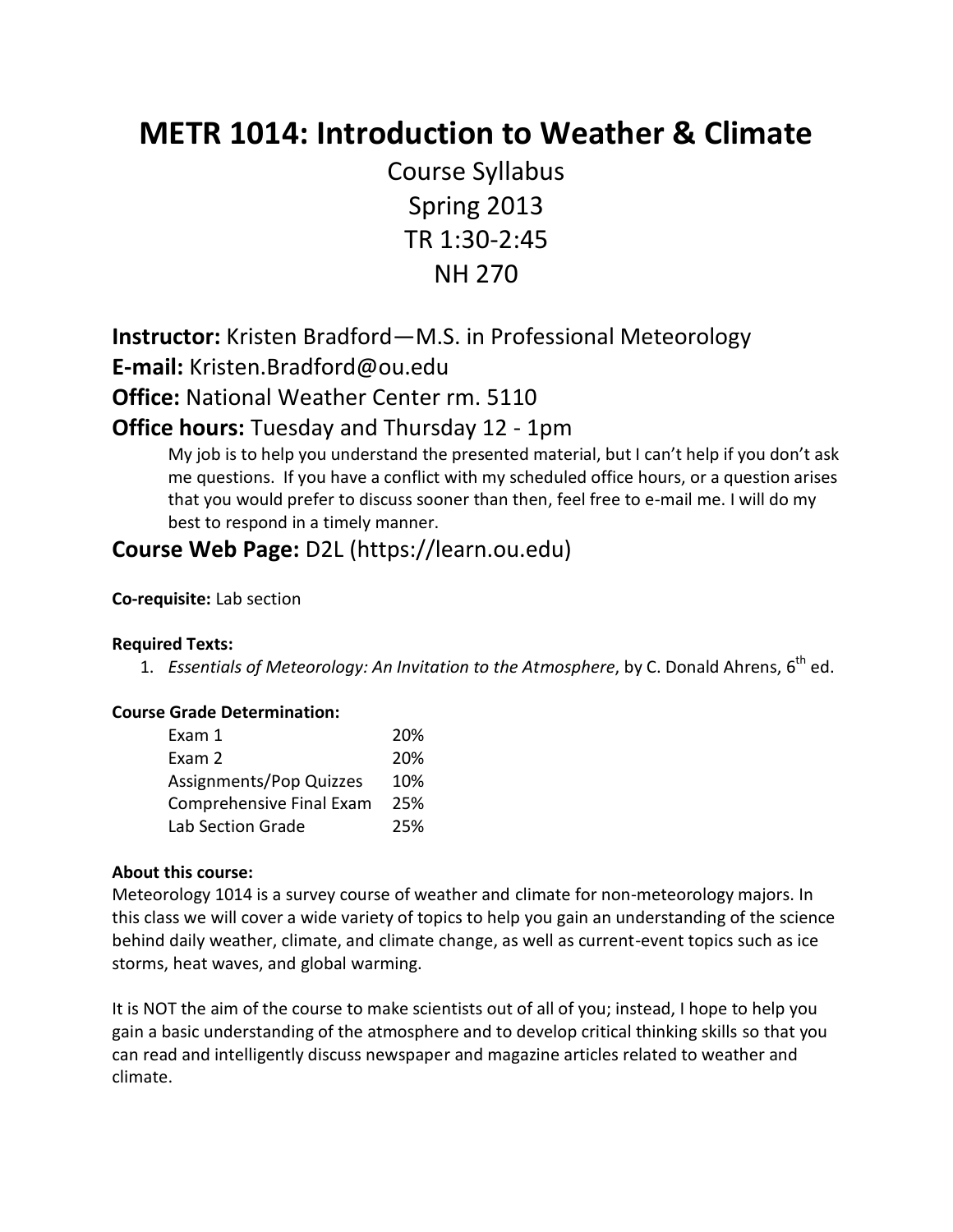#### **About the labs:**

The labs associated with this class are designed to both enhance your understanding of lecture material, as well as to introduce some material that we simply do not have time to cover in lecture. As such, the labs don't always coincide exactly with what is going on in lecture.

The lab section will make up 25% of your final grade for this class. Your lab Teaching Assistant will have more information for you when you attend your first lab.

### **Attendance:**

Attendance to each lecture is MANDATORY. Unexcused absences are not tolerated. Any assignments, quizzes, or exams missed due to an unexcused absence will be recorded as a 0. I do not accept ANY late work (unless there are legitimate extenuating circumstances), so please plan accordingly.

Regardless, it is your responsibility to make up the material you missed in class. The PowerPoints from each lecture will be posted on D2L; however, it is always a good idea to copy the notes from another student in class. Unfortunately, I do not have the time re-teach the lessons to you, but I am always willing to answer any points of confusion that you may have during my office hours.

#### **Exams**

If you know that you will be absent on an exam day, please let me know before class. I require that you let me know a **week** before a scheduled absence (i.e. vacation, religious holiday, etc.) in order to make any necessary arrangements for make-up work; however, I understand that this is not always possible. If an unexpected circumstance arises (i.e. illness, a family emergency, etc.), please let me know as soon as possible **before** class begins.

If you miss an exam due to an *excused* absence, you have one (1) week to make it up. After that, the grade will be recorded as a 0.

A missed exam resulting from an *unexcused* absence will automatically result in a 0.

### **Pop Quizzes and Class Assignments**

Although I will not be taking attendance during class, I will be distributing pop quizzes and in-class assignments frequently throughout the semester. If you are not in class at the time and miss the quiz and/or assignment, it will be recorded as a zero. You will not have an opportunity to make these up if missed. Pop quizzes and class assignments are 10% of your overall grade (see course grade determination). At the end of the semester, I will drop your two (2) lowest grades under this category.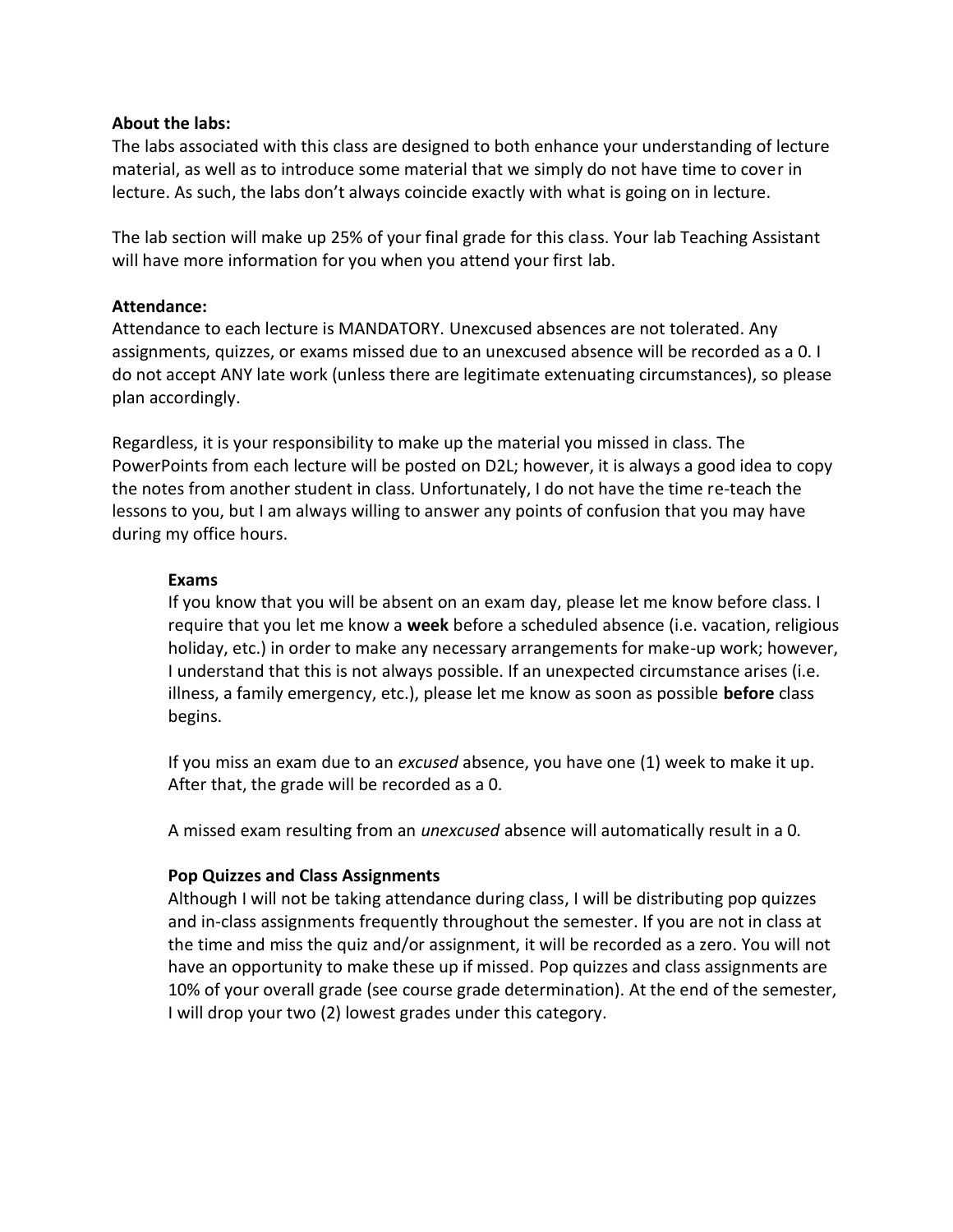#### **Important Policies:**

#### **Accommodation of Students with Disabilities**

The University of Oklahoma is committed to providing reasonable accommodation for all students with disabilities. Students with disabilities who require accommodations in this course are requested to speak with the instructor as early in the semester as possible. Students with disabilities must be registered with the Office of Disability Services prior to receiving accommodations in this course. The Office of Disability Services is located in Goddard Health Center, Suite 166. You may contact the office at 405-325-3852 (voice) or 405-325-4173 (TDD).

#### **Academic Misconduct**

Cheating will not be tolerated and will be reported. No exceptions, no excuses. Those found cheating will be penalized under the OU Academic Misconduct Code, which can be found at [http://www.ou.edu/provost/integrity.](http://www.ou.edu/provost/integrity) In short, if you cheat, expect to be removed from the course and to receive an F for the course.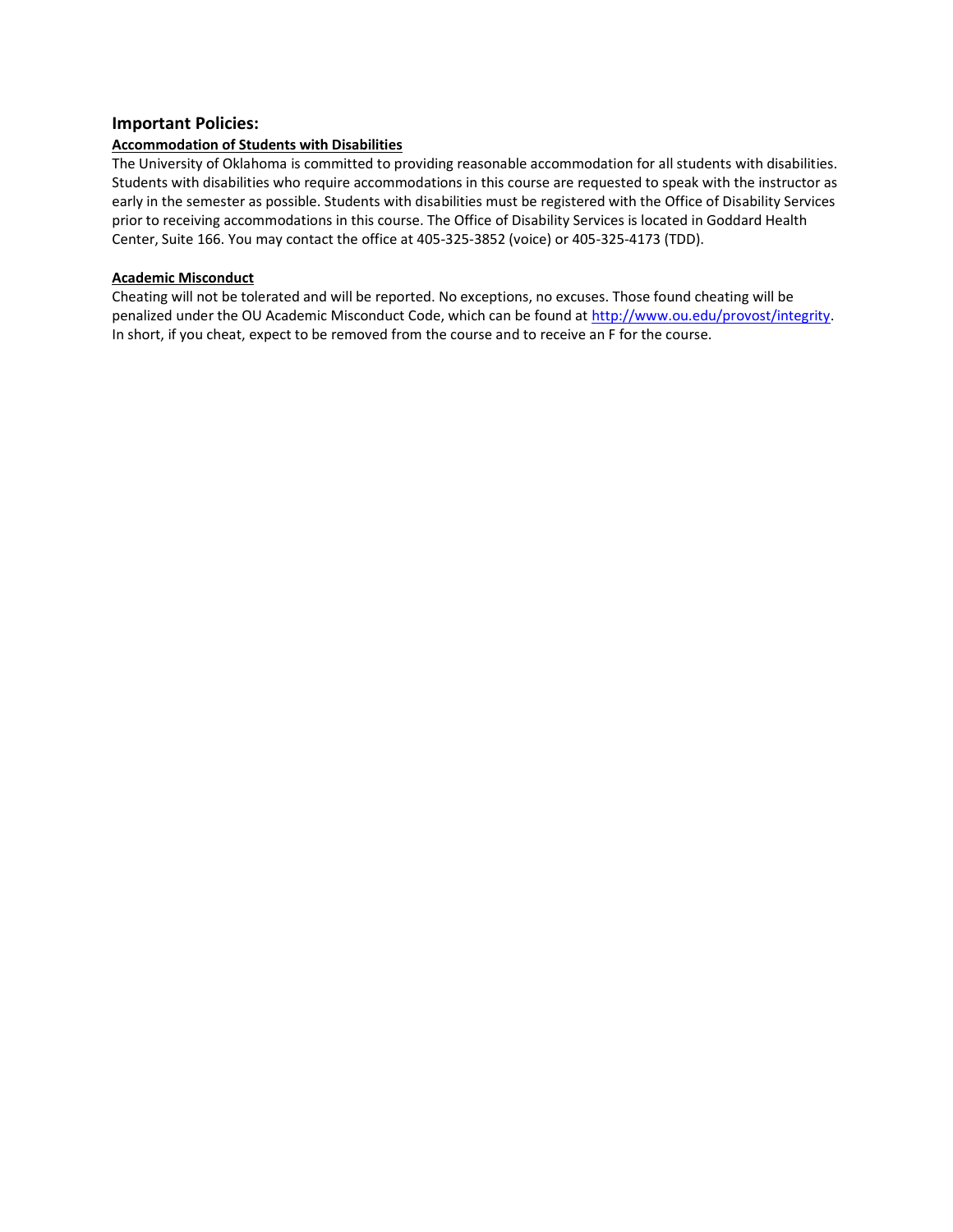# **CLASSROOM ETIQUETTE**

This is a large class, and as such it is imperative that everyone make an extra effort to respect others in the class. Students pay to be there - good students are there to learn. You are adults and are expected to behave as such. Below are some basic "rules" that I expect everyone to follow while in my class:

- You are expected to get to class on time. Coming late is a disruption. If you do come in late, please take the first available seat so as to minimize disrupting everyone.
- Come to class with the expectation of staying in class for the entire period. In the rare event that you need to leave class early, please make every effort to let me know prior to the beginning of class that you will have to leave.
- Please take care of all restroom trips either before or after class. In the rare event that you need to make an emergency trip to the restroom, please do so as quietly as possible.
- When in class, please be considerate by turning off cell phones and pagers, and turning down the volume on your laptop computer.
- Please do NOT engage in lengthy discussions with your neighbors. This is very distracting to everyone around you (not to mention rude).
- Clean up after yourself. If you are reading a newspaper before class, please be sure to take it with you and dispose of it properly when you leave class. The same goes for any food or drinks you bring to class – please make sure to clean up the area around you when you leave.
- Come to class with the intention of paying attention. Obvious reading of newspapers or other materials not relevant to the lecture will not be tolerated.
- Please be sure to bring paper and pencil (or pen) to each class
- Class ends when I dismiss the class. Please do not begin to pack your things until I have dismissed the class.

Following these simple, common courtesy rules will make the class a much more pleasant experience for everyone.